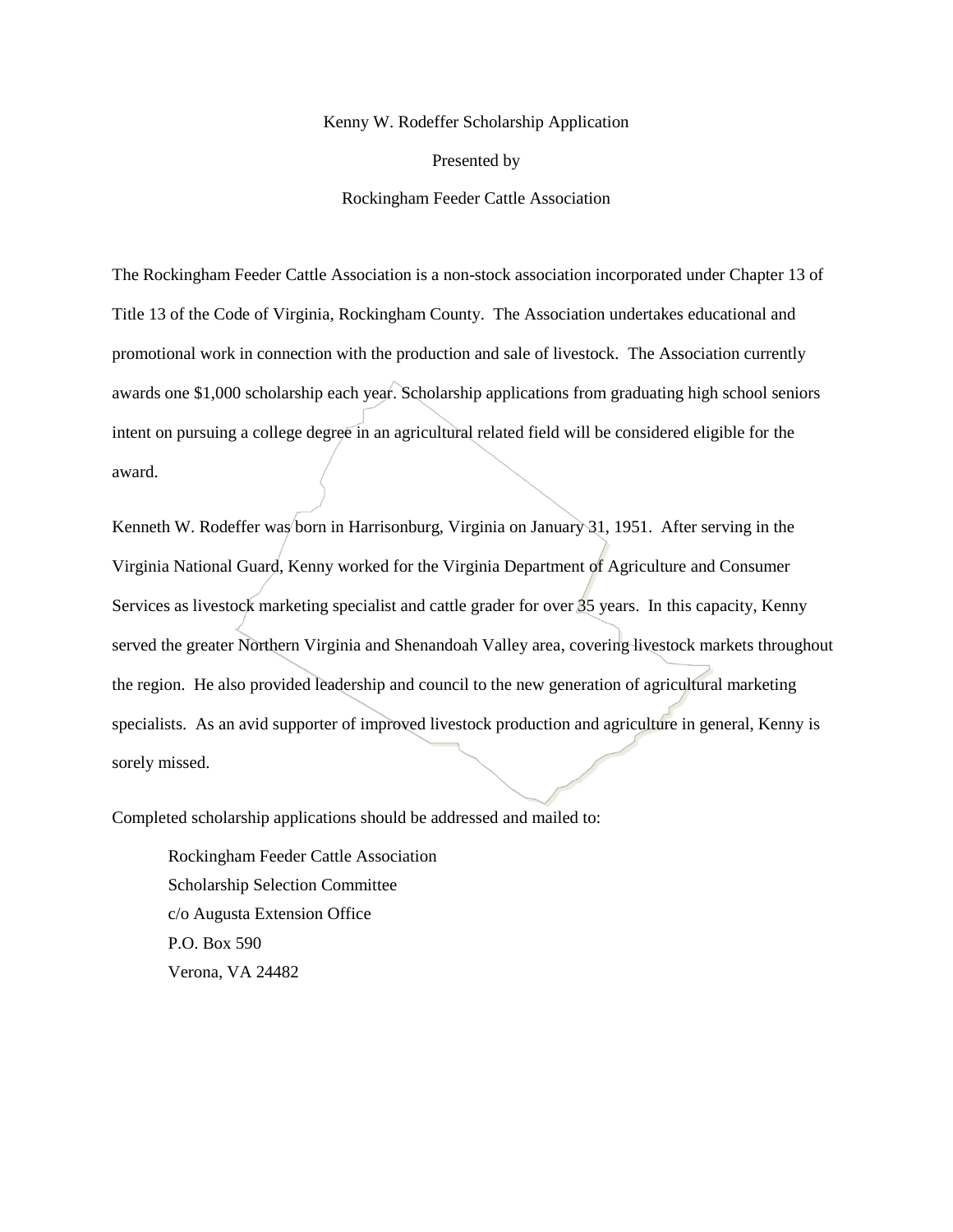## Rockingham Feeder Cattle Association Memorial Scholarship List of Requirements and General Information

- 1. Applicants must be a resident of the counties of Highland, Rockbridge, Augusta or Rockingham counties.
- 2. Candidates must be accepted and intending to enroll at an accredited post-secondary college or university as a full-time student (minimum of 12 credit hours).
- 3. Scholarships recipients *should, if at all possible, be present* at the annual meeting of the Rockingham Feeder Cattle Association; held in June. Scholarship recipients will be notified of the official date and time of annual meeting upon notification of scholarship selection.
- 4. Potential students of undergraduate degree programs; including two year academic and technical programs and the Virginia Community College System are encouraged to apply, however undergraduate & graduate student applicants will not garner consideration.
- 5. Scholarships will be awarded based on academic/scholastic achievement, involvement in agricultural youth programs such as 4-H clubs and FFA chapters, and other meritorious extracurricular activities.
- 6. Recipients must provide the following information at selection:
	- a. Recipient's Full Legal Name
	- b. University Student ID number
	- c. Contact Person at enrolled institution
	- d. Payee to Whom Check will be Made
	- e. Address of Institution
- 7. Scholarship funds will be awarded to the respective recipient on or after the  $1<sup>st</sup>$  semester course drop date of their respective academic institution.
- 8. Applications for 2022-2023 school year must be postmarked by April 15, 2022.
- 9. Applications will be evaluated on merit by a scholarship selection committee. The Rockingham Feeder Cattle Association Board of Directors will annually appoint and approve no less than three members of the association to serve on a scholarship selection committee. This committee will have all necessary powers to select a scholarship recipient and will answer directly to the board.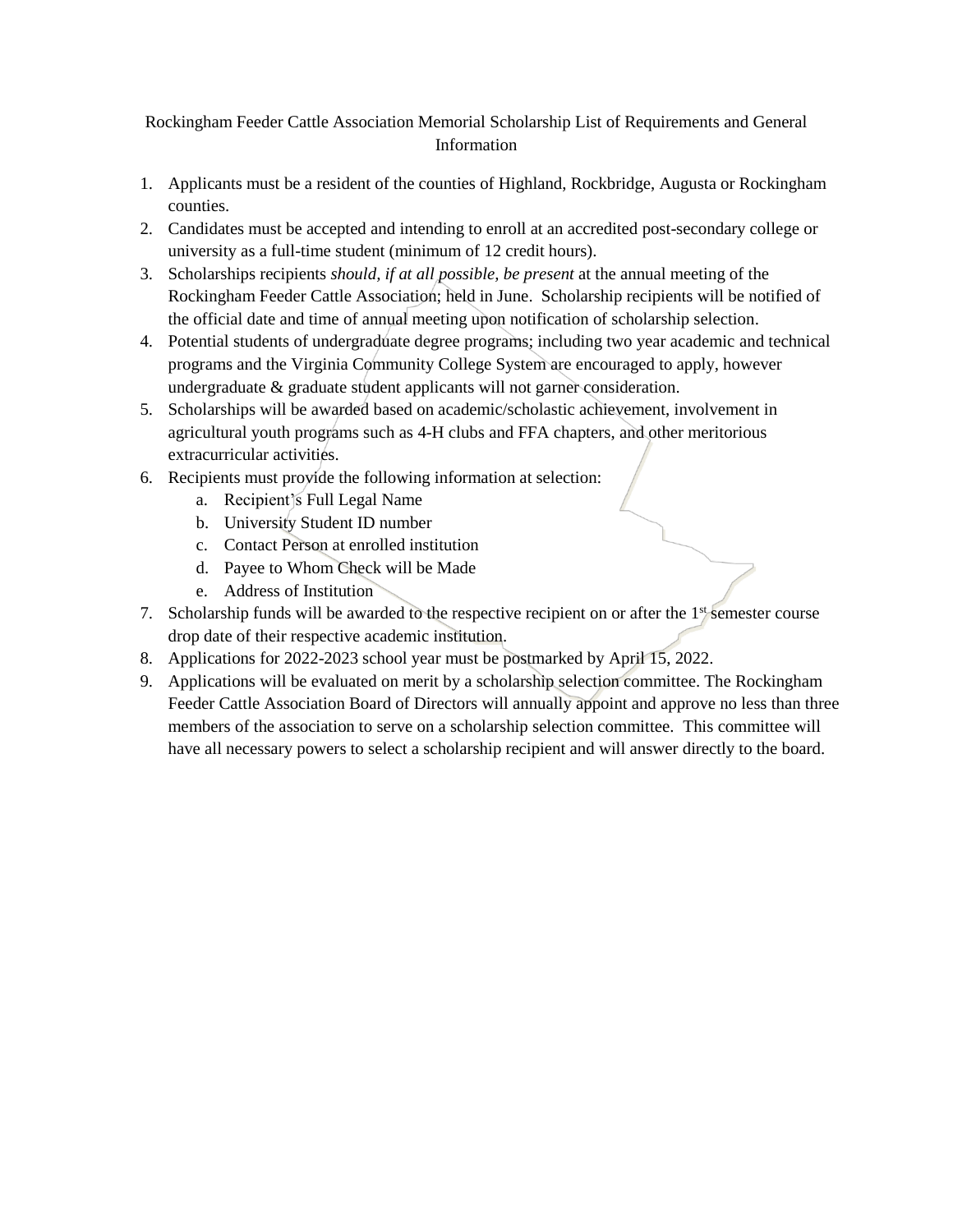Mail by April 15<sup>th</sup> to:



Rockingham Feeder Cattle Association c/o Augusta Extension Office P.O. Box 590 Verona, VA 24482

## Kenny W. Rodeffer Scholarship Application

|                                       | Year In School: 2008                                                          |
|---------------------------------------|-------------------------------------------------------------------------------|
|                                       |                                                                               |
|                                       |                                                                               |
|                                       |                                                                               |
| High School Academic Information:     |                                                                               |
| GPA: Class size:                      | Class Rank: SAT verbal:<br><b>SAT</b>                                         |
| High School Name and Mailing Address: |                                                                               |
| Intended College:                     |                                                                               |
| Address and Admissions contact:       |                                                                               |
|                                       | Intended College Major:                                                       |
|                                       | Have you applied: Were you accepted/Are you enrolled: ________                |
|                                       | Please List and Describe your involvement in agricultural related activities: |
|                                       |                                                                               |
|                                       |                                                                               |
|                                       |                                                                               |
|                                       |                                                                               |
|                                       |                                                                               |
|                                       |                                                                               |
|                                       |                                                                               |
|                                       |                                                                               |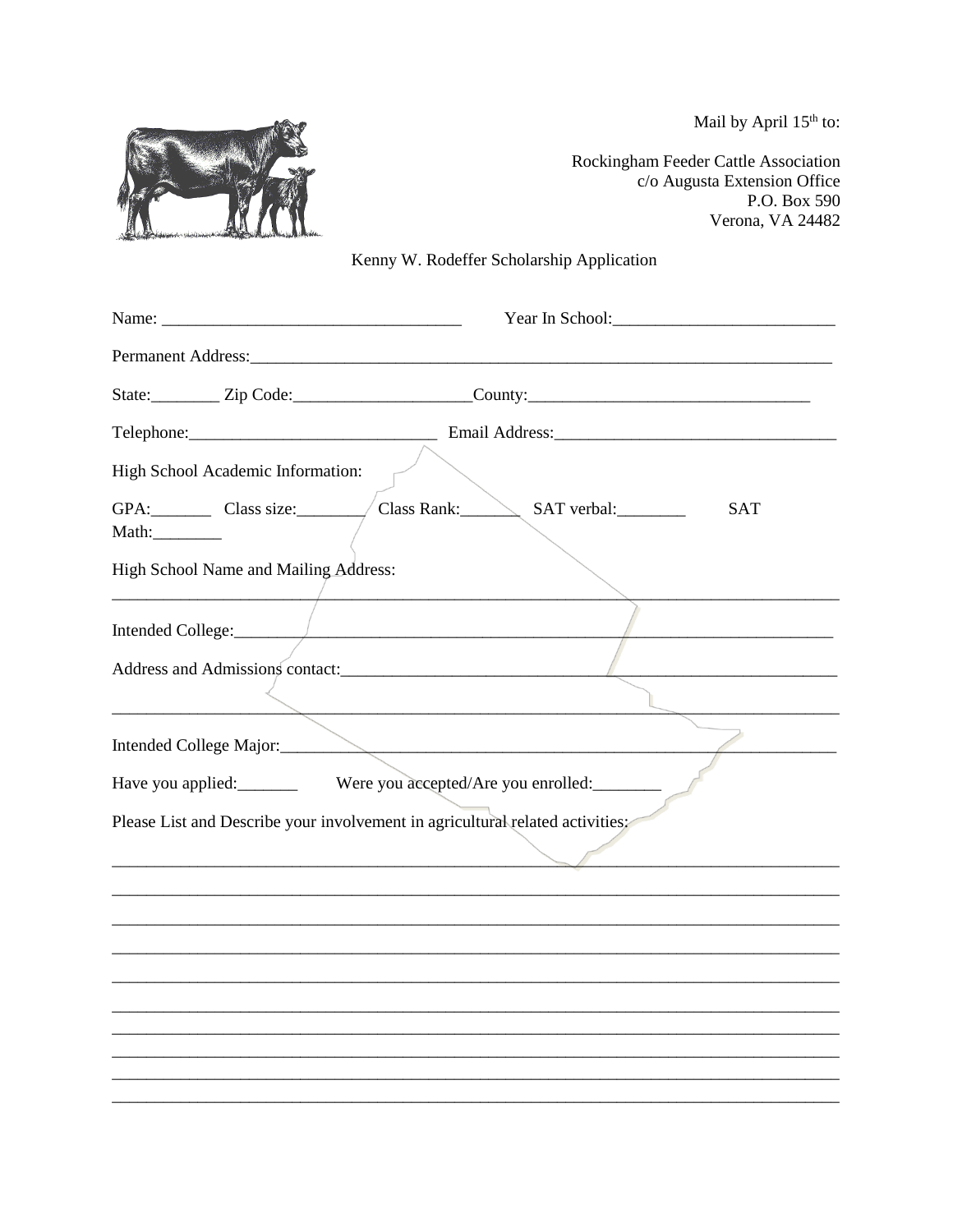Please List and Describe Academic Honors:

| Please List and Describe your Work Experience: |  |
|------------------------------------------------|--|
|                                                |  |
|                                                |  |
|                                                |  |
|                                                |  |
|                                                |  |
|                                                |  |
|                                                |  |
|                                                |  |
|                                                |  |
|                                                |  |
|                                                |  |
|                                                |  |
|                                                |  |
|                                                |  |
|                                                |  |
|                                                |  |

<u> 1989 - Johann Stoff, deutscher Stoff, der Stoff, der Stoff, der Stoff, der Stoff, der Stoff, der Stoff, der S</u>

<u> 1989 - Jan James James James James James James James James James James James James James James James James</u>

Please List and Describe your Volunteer work: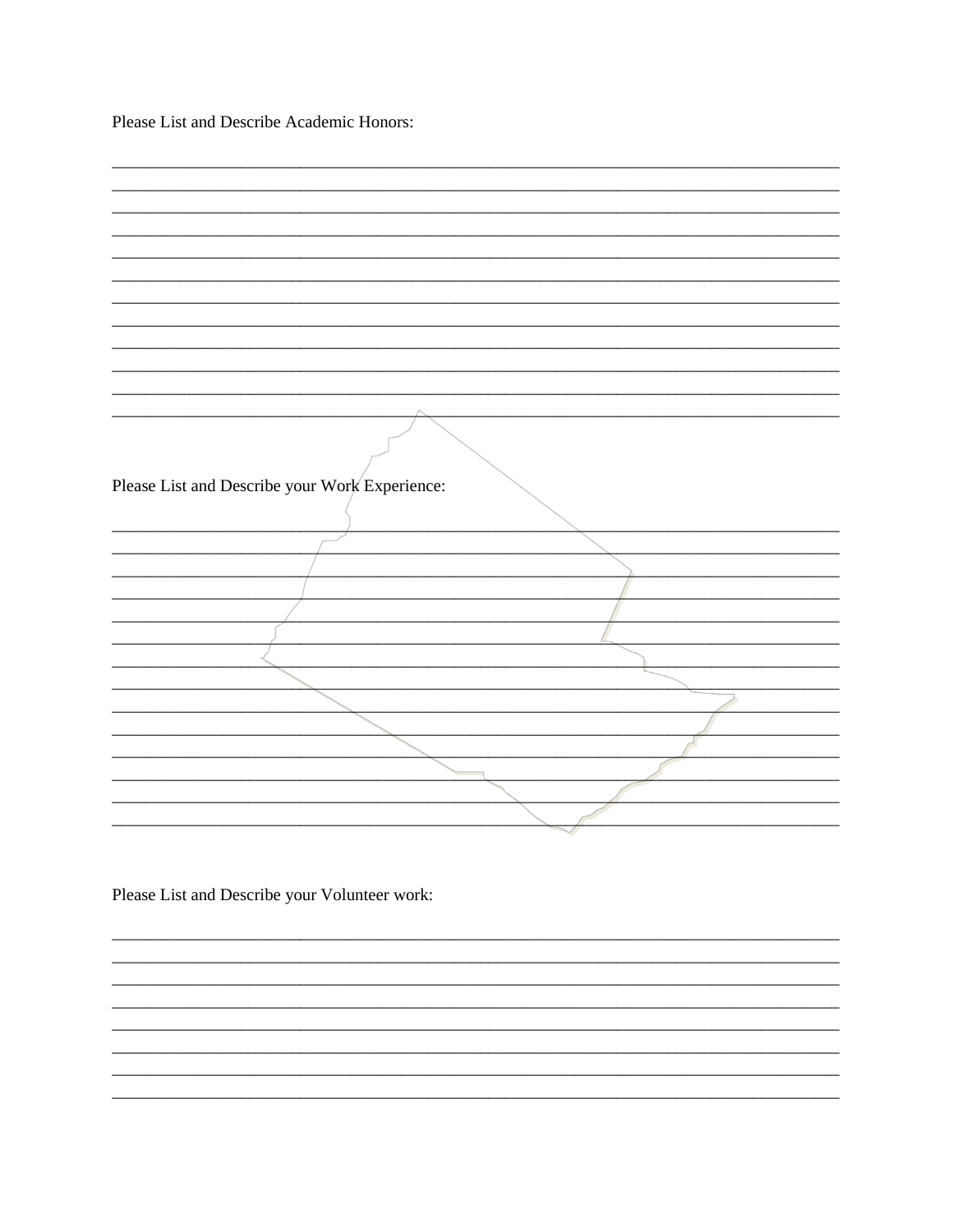Please describe your Collegiate Goals and Career Plan upon graduation:



(Continue to Next Page)